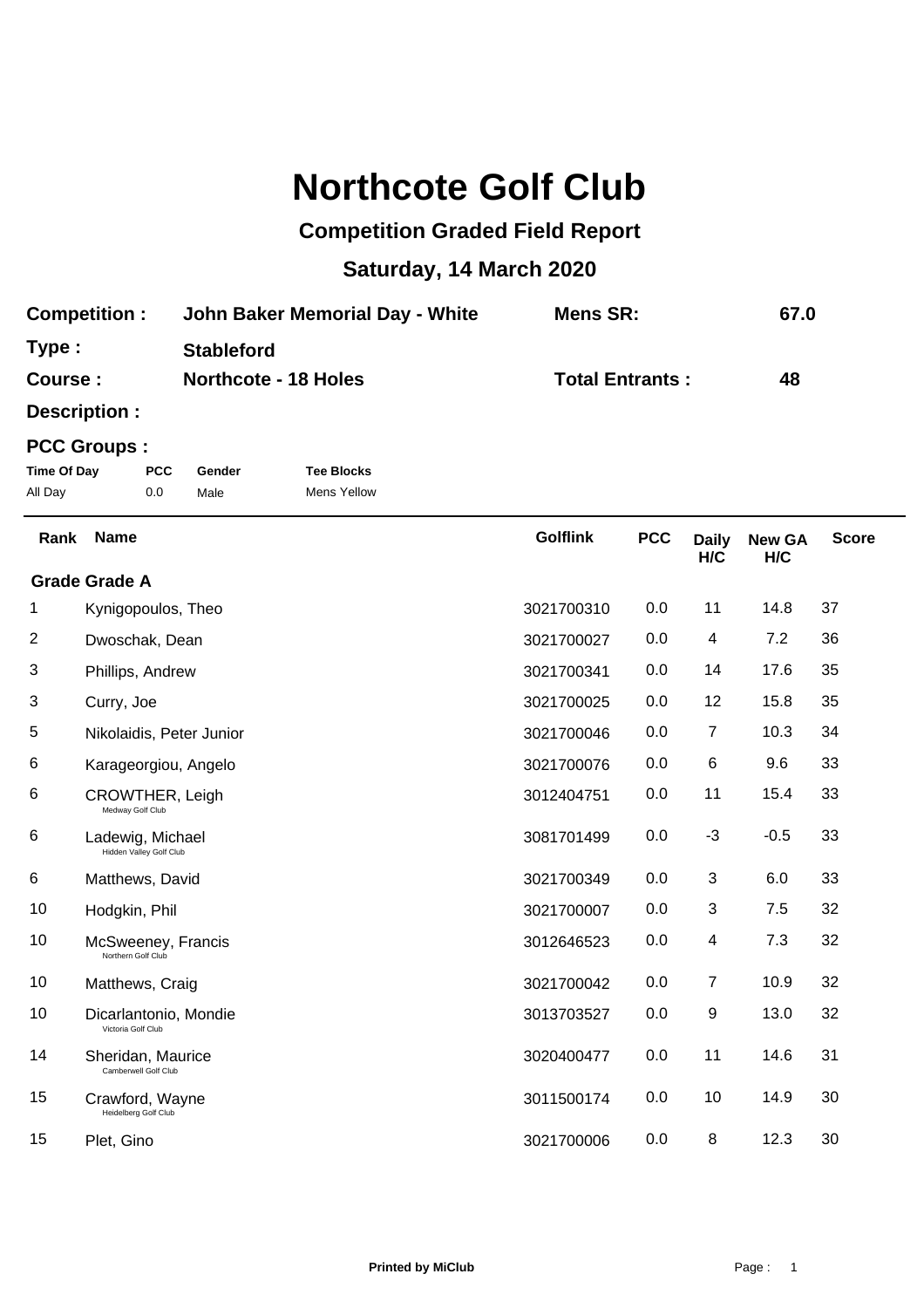| Rank | <b>Name</b>                                   | <b>Golflink</b> | <b>PCC</b> | <b>Daily</b><br>H/C | <b>New GA</b><br>H/C | <b>Score</b> |
|------|-----------------------------------------------|-----------------|------------|---------------------|----------------------|--------------|
| 15   | Kovess, Peter                                 | 3021700369      | 0.0        | 13                  | 17.1                 | 30           |
| 18   | Cassidy, Butch                                | 3021700342      | 0.0        | 10                  | 13.9                 | 29           |
| 18   | Baker, Glenn                                  | 3021700010      | 0.0        | 1                   | 4.2                  | 29           |
| 20   | Chahoud, Jim                                  | 3021700020      | 0.0        | 11                  | 15.0                 | 28           |
| 21   | Black, John                                   | 3021700005      | 0.0        | $\overline{2}$      | 4.7                  | 27           |
| 21   | Seriotis, Sam                                 | 3021700357      | 0.0        | 12                  | 16.4                 | 27           |
| 23   | Owen, Malcolm<br>Anglesea Golf Club           | 3100101071      | 0.0        | 12                  | 16.3                 | 26           |
| 24   | Whyte, Michael<br>Heidelberg Golf Club        | 3011500966      | 0.0        | 9                   | 13.6                 | 24           |
| 24   | Pratt, Ronald                                 | 3021700043      | 0.0        | 11                  | 15.3                 | 24           |
| 26   | Ewert, Garry<br>Whittlesea Country Club       | 3014000082      | 0.0        | 13                  | 17.7                 | 22           |
| 27   | Spano, Dominic<br>Mandalay GC                 | 3213600211      | 0.0        | 11                  | 15.2                 | 14           |
|      | <b>Grade Grade B</b>                          |                 |            |                     |                      |              |
| 1    | McColl, Larry                                 | 3021700109      | 0.0        | 19                  | 21.9                 | 44           |
| 2    | Goring, Keith                                 | 3021700234      | 0.0        | 33                  | 38.0                 | 38           |
| 3    | Quadrino, John                                | 3021700054      | 0.0        | 15                  | 19.0                 | 36           |
| 4    | Parks, Ross                                   | 3021700239      | 0.0        | 21                  | 26.4                 | 33           |
| 5    | Holt, Peter                                   | 3021700377      | 0.0        | 25                  | 30.3                 | 32           |
| 5    | Buhagiar, Steve                               | 3021700326      | 0.0        | 16                  | 20.7                 | 32           |
| 5    | Humphries, Cord                               | 3021700241      | 0.0        | 18                  | 22.7                 | 32           |
| 5    | Graham, Ross                                  | 3021700214      | 0.0        | 17                  | 21.4                 | 32           |
| 5    | Lynn, Travis                                  | 3021700365      | 0.0        | 17                  | 21.1                 | 32           |
| 10   | Tanti, John                                   | 3021700347      | 0.0        | 25                  | 30.3                 | 31           |
| 10   | Enos, Clive                                   | 3021700212      | 0.0        | 16                  | 20.3                 | 31           |
| 10   | Piccirilli, Carlo                             | 3021700356      | 0.0        | 18                  | 22.5                 | 31           |
| 13   | Steventon, Mike                               | 3021700172      | 0.0        | 14                  | 18.6                 | 30           |
| 13   | Hawkes, Robert                                | 3022300263      | 0.0        | 30                  | 35.5                 | 30           |
| 13   | HACKETT, DONALD<br><b>Broadford Golf Club</b> | 3080300107      | 0.0        | 15                  | 18.9                 | 30           |
| 16   | Politi, Anthony<br>Mandalay GC                | 3213600220      | 0.0        | 15                  | 19.6                 | 28           |
| 17   | Dwoschak, Mark                                | 3021700096      | 0.0        | 16                  | 21.0                 | 26           |
| 18   | Parry, Rodney                                 | 3021700048      | 0.0        | 28                  | 34.9                 | 24           |
| 19   | Smart, Brett<br>Chalambar Golf Club           | 3200501033      | 0.0        | 15                  | 19.4                 | 22           |
| 20   | Cooper, Bernie                                | 3021700299      | 0.0        | 29                  | 34.9                 | 21           |